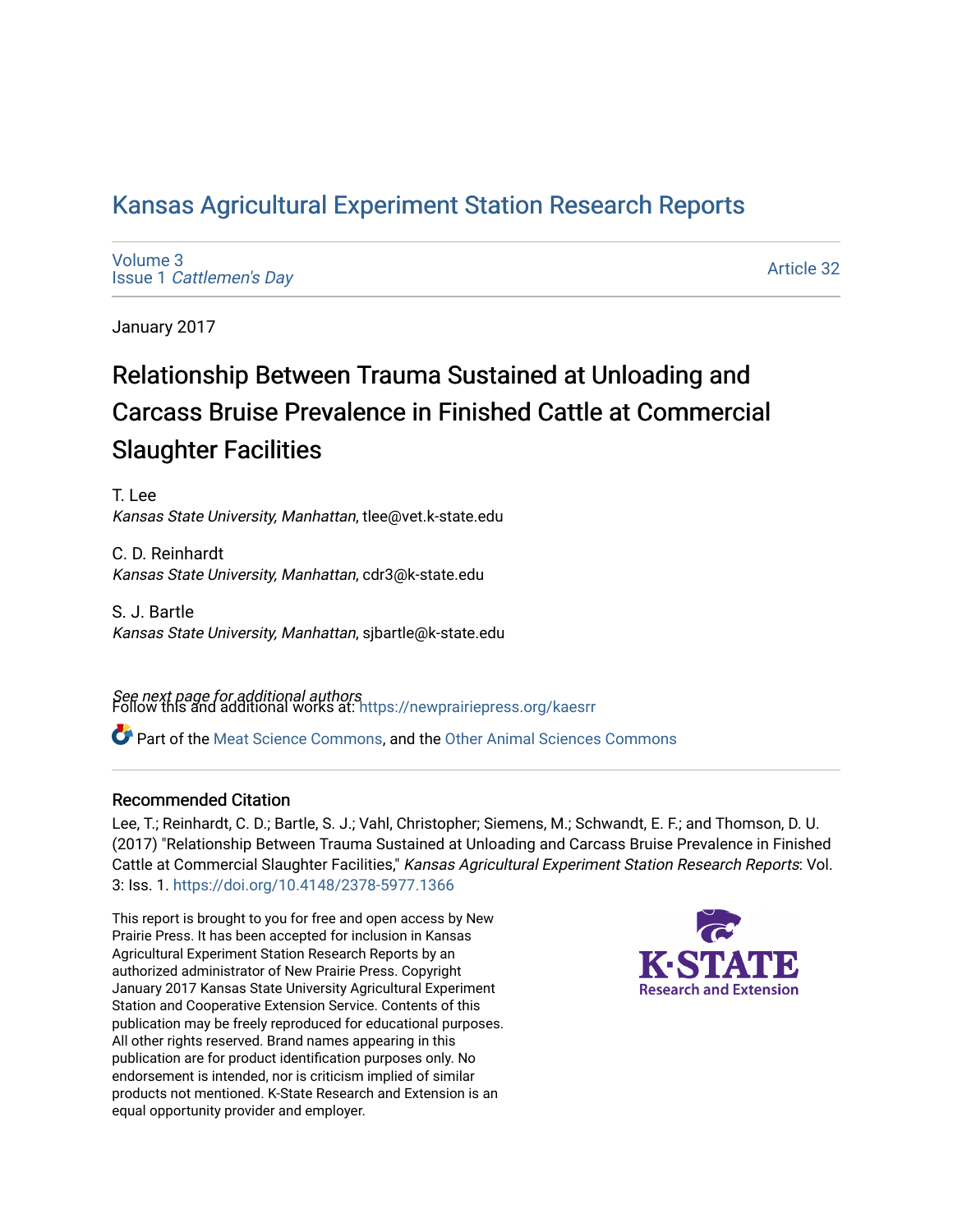## Relationship Between Trauma Sustained at Unloading and Carcass Bruise Prevalence in Finished Cattle at Commercial Slaughter Facilities

#### Abstract

Bruising in cattle can be an indicator of poor animal welfare, as well as a significant cause of economic loss due to decreased carcass value. Previous literature suggests sources of trauma causing bruising in beef carcasses include horn prevalence, rough transport conditions, cattle handling techniques, cattle temperament, and vehicle design; however, evidence of correlations between such trauma and actual carcass bruising is limited. The objective of this study was to evaluate the relationship between trauma sustained at unloading and carcass bruise prevalence in finished cattle at commercial slaughter facilities.

#### Keywords

animal welfare, bruising, finished cattle

#### Creative Commons License



This work is licensed under a [Creative Commons Attribution 4.0 License](https://creativecommons.org/licenses/by/4.0/).

#### Authors

T. Lee, C. D. Reinhardt, S. J. Bartle, Christopher Vahl, M. Siemens, E. F. Schwandt, and D. U. Thomson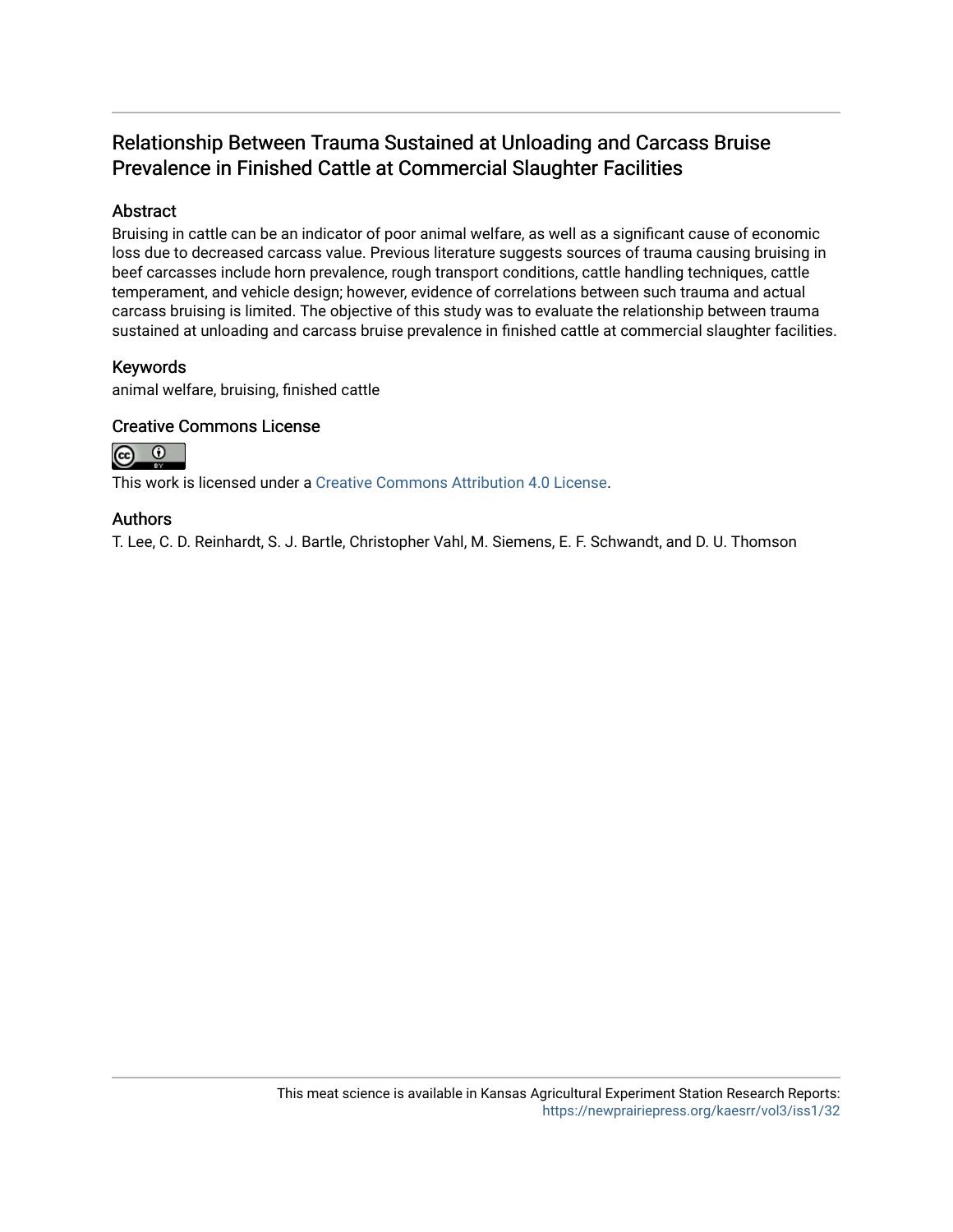

CATTLEMEN'S Day 2017



# Relationship Between Trauma Sustained at Unloading and Carcass Bruise Prevalence in Finished Cattle at Commercial Slaughter Facilities

T.L. Lee, C.D. Reinhardt, S.J. Bartle, C. Vahl, M. Siemens<sup>1</sup>, E.F. Schwandt, *and D.U. Thomson*

## **Introduction**

Bruising in cattle can be an indicator of poor animal welfare, as well as a significant cause of economic loss due to decreased carcass value. Previous literature suggests sources of trauma causing bruising in beef carcasses include horn prevalence, rough transport conditions, cattle handling techniques, cattle temperament, and vehicle design; however, evidence of correlations between such trauma and actual carcass bruising is limited. The objective of this study was to evaluate the relationship between trauma sustained at unloading and carcass bruise prevalence in finished cattle at commercial slaughter facilities.

Key words: animal welfare, bruising, finished cattle

## Experimental Procedures

Whole lots of finished beef cattle were observed at commercial slaughter facilities in July and August of 2015. All cattle in a lot were observed by a trained observer during unloading at the slaughter facility. The observer noted all potentially traumatic events between the animals and the trailer during unloading. Traumatic events were categorized by location in which they occurred (back, shoulder, rib, or hip).

A second trained observer evaluated the same animals' carcass (hide off) to determine bruise prevalence, location, and size. The Harvest Audit Program Bruise Scoring System was used to evaluate carcass bruising. Using this system, the carcass is divided into a grid of 9 sections (Figure 1), and each section represents a location on the carcass. Bruise size was recorded as Small (<2 in. in diameter), Medium (2-6 in. in diameter), or Large (>6 in. in diameter). Bruise color was used as an exclusion factor. Yellow bruises were presumed to be over 24 hours old, therefore were recorded, but not included in the statistical analysis.

<sup>&</sup>lt;sup>1</sup> Cargill Meat Solutions, Wichita, KS.

Kansas State University Agricultural Experiment Station and Cooperative Extension Service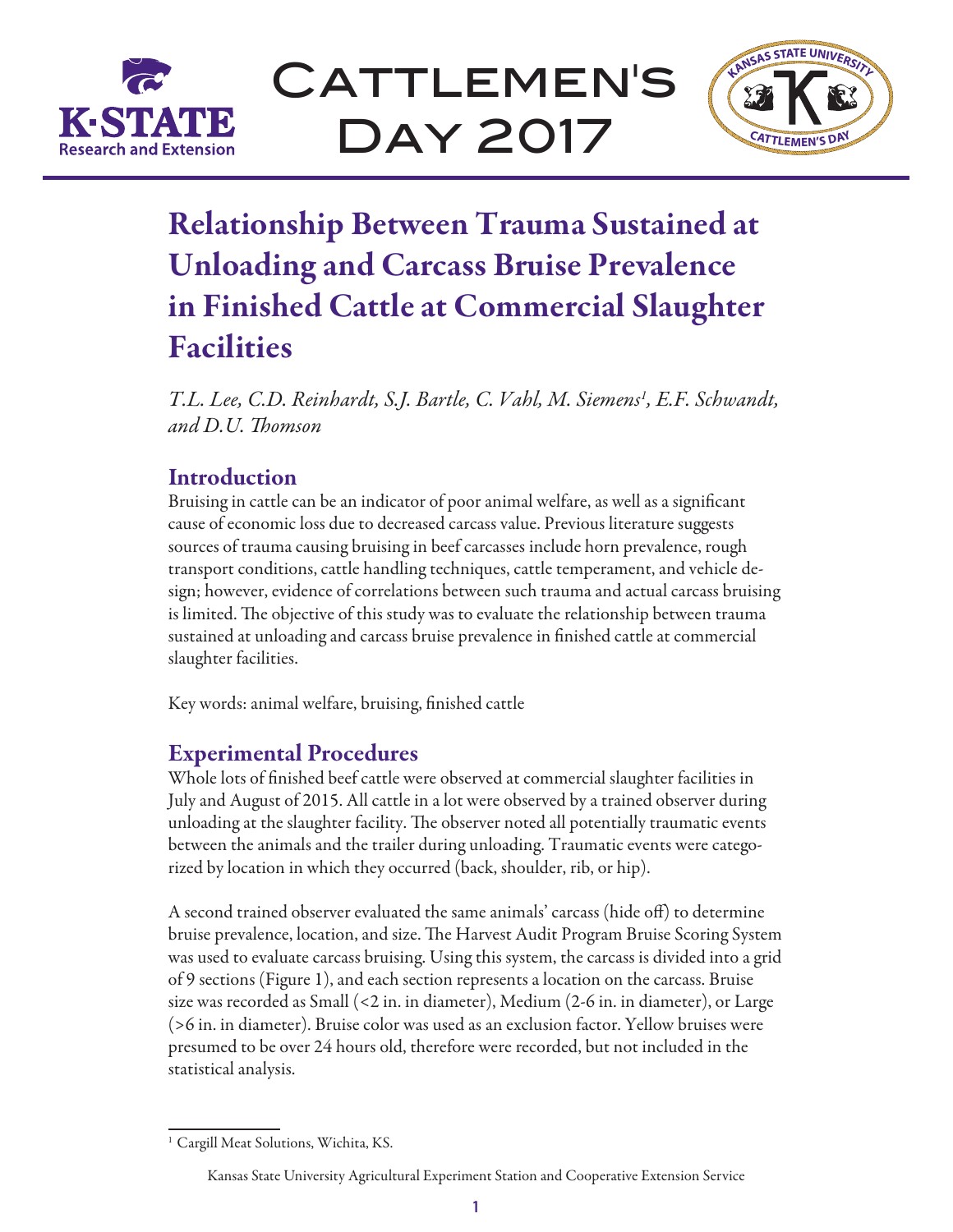## Results and Discussion

A total of 9,860 head in 75 lots were observed for traumatic events and carcass bruising. Approximately 20.4% of animals in each lot experienced traumatic events. Average carcass bruising prevalence by lot was 68.2%. More than half of the bruising observed occurred along the dorsal midline, or topline, of the carcasses (Figure 2, Table 1). Of the bruises observed, 28.6% were considered Small, 41.8% were considered Medium, and 29.6% were considered Large.

There was a significant correlation observed between traumatic events and carcass bruising (P<0.05). When broken down by location, the only significant correlation between traumatic events and carcass bruising was found in the dorsal midline, or topline, location  $(P<0.05)$ .

## **Implications**

Bruising prevalence found in the current study is higher than results of other studies in the United States. Most bruising occurs along the dorsal midline, or topline, of the carcasses, where trim has the most economic impact. In addition, trauma at unloading is positively correlated with bruises found on carcasses at commercial slaughter facilities. More research is needed to determine where trauma is most likely to occur during the transport process, and the economic and welfare implications of bruising will be key drivers in the process of gleaning such information.

|            | -       |                  |
|------------|---------|------------------|
| Location   | Mean, % | SEM <sup>1</sup> |
| Left side  | 26.5    | 1.10             |
| Midline    | 53.5    | 1.12             |
| Right side | 20.0    | 1.04             |
|            |         |                  |

#### Table 1. Location of carcass bruising

1 SEM=Standard error of the mean.